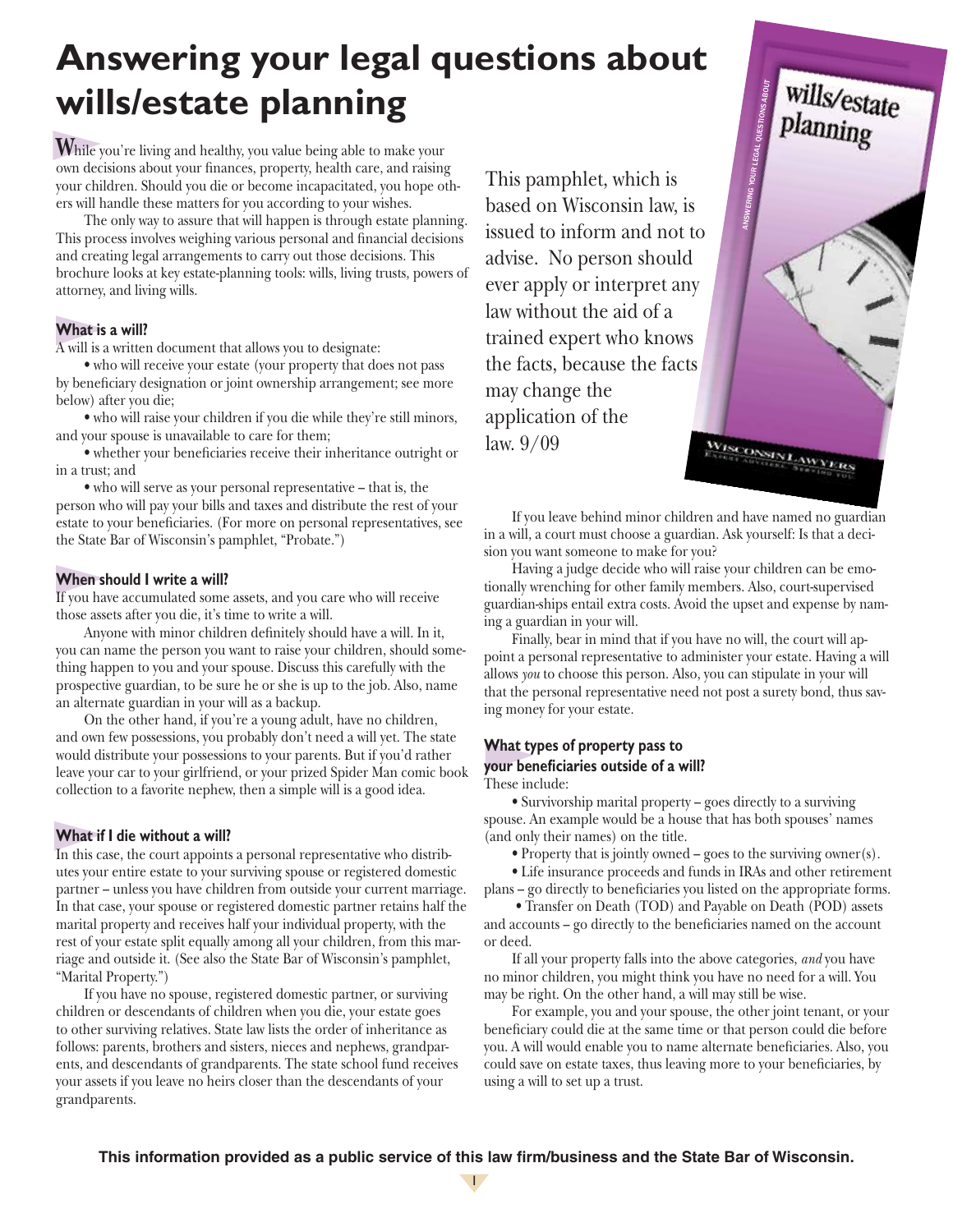#### **What makes a will legal?**

To be valid, your will must be in writing, and you must date and sign it. At least two witnesses also must sign the will. They can do this after they watch you sign it. If they weren't present then, you can state to them that the signature is yours, and then the witnesses can sign. The witnesses should not be beneficiaries named in the will or your heirs as designated by law.

## **Can I write my own will?**

Yes, if you comply with all the above-mentioned requirements to make your will valid. But if in creating your will, you encounter any questions or complexities you don't understand, it's a good idea to see your attorney. Remember, this document must spell out all the conditions for transferring your assets. And, if you have minor children, it names their guardian.

A will is an important document. You'll want to be sure it correctly expresses your wishes and that it's legally enforceable. A lawyer can give you advice about not only your will, but also other aspects of estate planning you might otherwise overlook. We'll discuss some of those later.

## **How does someone challenge my will?**

A person can attempt to prove in court that:

• you were under duress or undue influence when making your will;

• you were incompetent or unable to understand the results of your will when writing it; or

• your will does not meet the requirements that make it valid, as listed earlier.

#### **How can I change my will?**

You have two options. You can simply write a new will, which automatically replaces an older one. Or you can add a supplement, called a codicil, to your existing will. For a codicil to be valid, it must satisfy the same legal requirements as those mentioned for a will.

#### **Where should I keep my will?**

Place your will where it's safe from theft, fire, or other damage. A safedeposit box is one possibility. You also may deposit it with the register in probate for your county.

Be sure your personal representative knows where your will is. Some people also give a copy to their personal representative. You'd want to do this, for instance, if you include funeral preferences in your will. Usually the reading of a will doesn't happen until after a funeral. So you'd want your personal representative to have a copy on hand, to be able to carry out your funeral wishes.

#### **Is a will written in another state legal in Wisconsin?**

To be valid in Wisconsin, the will must comply with the laws of one of the following: Wisconsin, or the place where you properly signed your will, or the place where you lived when you properly signed your will.

Be aware, however, that Wisconsin has a marital property law and a same-sex domestic partnership law. If your will is from a jurisdiction with no such laws, you should have an attorney review your will. That way you can assure it still achieves the results you intend.

#### **What is a trust created by a will?**

You can use your will to create a trust upon your death. The trust holds your property for another person's benefit. For example, a trust may provide an income for your spouse. Or it can hold property for your minor children until they become adults.

You name a trustee to oversee the trust. The trustee can be either a trusted individual (a friend, relative, or professional advisor) or a financial institution (a bank, brokerage firm, or trust company). The trustee is responsible for protecting the assets, paying out income earned, and terminating the trust as your will instructs.

#### **What is a living trust?**

You can create a living trust to control your property while you are alive. The trustee then would control your property after you die. Under this arrangement, you sign documents to give your property to the trust. As long as you're living, the property usually is treated the same for tax purposes as if you still owned it.

An advantage of a living trust is that property can pass to heirs after you die without going through probate. A drawback is that buying, handling, or selling assets held in a living trust may be more cumbersome while you're alive. Ask your attorney how a living trust would affect your property.

For more information, see the State Bar of Wisconsin's pamphlet, "Revocable Living Trusts."

#### **If I have a living trust, do I still need a will?**

Yes. A will would be important for several reasons. You may have property that never got transferred to your trust while you were alive. You would need a will to transfer that property to your trust after your death. Or your estate might receive money after your death. For instance, if your death was the result of an accident, your estate may receive wrongful death benefits. Again, you would need a will to transfer this money to the trust.

You also need a will in order to name a personal representative and a guardian for your minor children. That's not part of setting up a living trust. A personal representative can take certain actions on behalf of your estate that a trustee cannot, such as pursuing a wrongful death claim.

#### **What is a durable power of attorney?**

This authorizes another person, called an agent, to act for you in financial matters. The agent's rights to act on your behalf depend on what you say in your durable power of attorney document. These rights might include the authority to sign legal documents, pay bills, buy and sell real estate, and take other actions on your behalf. Choose a person you trust absolutely.

A durable power of attorney can take effect in one of two ways. If you wish, it can take effect immediately. Or you can provide that before the durable power of attorney takes effect, two physicians must state, in writing, that you are incapable of handling your affairs. The latter is called a "springing" durable power of attorney.

A durable power of attorney ends at your death. Your agent retains no further authority to handle your finances. If you want your agent to settle your financial affairs after you die, you need to name that person as your personal representative in your will.

**This information provided as a public service of this law firm/business and the State Bar of Wisconsin.**